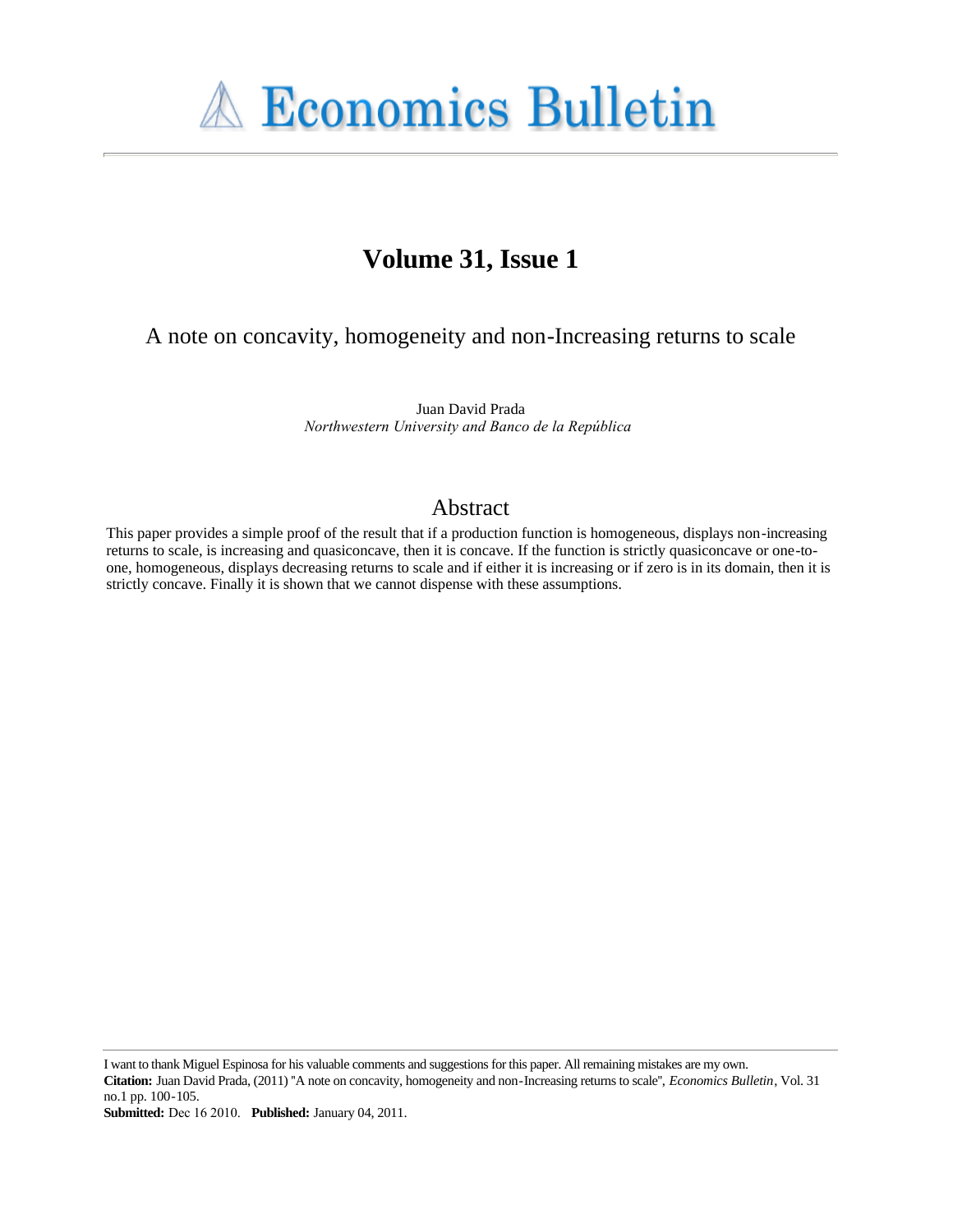### 1 Introduction

Friedman (1973) explores "the relationship between decreasing or constant returns on the one hand, and concavity on the other" and provides a theorem for when a homogeneous production function satisfying some standard economic assumptions is concave. His proof however, as noted by Dalal  $(2000)$ , "is not widely known, and because the proof is fairly complex, it may not be generally accessible". The same could be said about Bone (1989), who proves a similar result. Dalal (2000) offers an easier alternative proof, but his result only applies to positive functions. We extend the results by giving an easy proof that applies for non-negative functions and by showing that we cannot dispense with the assumptions we make.

### 2 Results and examples

Throughout this paper we will consider a function  $f: X \subseteq \mathbb{R}_+^n \longrightarrow \mathbb{R}$ , where

$$
\mathbb{R}^n_+ = \{ \mathbf{x} \in \mathbb{R}^n : x_i \ge 0 \text{ for } i = 1, \dots, n \}
$$

is the non-negative orthant of  $\mathbb{R}^n$ . This can represent a production technology, where X is the input space, or a utility function, where  $X$  is the consumption set. We assume that  $X$ is a convex set.

We now define some basic properties of  $f(\cdot)$ :

- The function  $f(\cdot)$  is called increasing if and only if  $\mathbf{x} \geq \mathbf{y}$  implies that  $f(\mathbf{x}) \geq f(\mathbf{y})$ . Here  $\mathbf{x} \geq \mathbf{y}$  if and only if  $x_i \geq y_i$  for  $i = 1, \ldots, n$ .
- The function  $f(\cdot)$  is quasiconcave if and only if for all  $\mathbf{x}, \mathbf{y} \in X$  and for all  $\lambda \in [0,1]$ we have  $f(\lambda \mathbf{x} + (1 - \lambda) \mathbf{y}) \ge \min \{f(\mathbf{x}), f(\mathbf{y})\}.$  It is strictly quasiconcave if and only if for all  $\mathbf{x} \neq \mathbf{y}$  and  $\lambda \in (0, 1)$  we have  $f(\lambda \mathbf{x} + (1 - \lambda) \mathbf{y}) > \min \{f(\mathbf{x}), f(\mathbf{y})\}.$
- The function  $f(\cdot)$  is homogeneous of degree  $\gamma$  if and only if for all  $t > 0$ ,  $\mathbf{x} \in X \subseteq \mathbb{R}^n_+$ , we have

$$
f(t\mathbf{x}) = t^{\gamma} f(\mathbf{x})
$$

If  $0 < \gamma \leq 1$ , homogeneity implies that for all  $\mathbf{x} \in X \subseteq \mathbb{R}^n_+$ ,  $f(\mathbf{tx})$  is a strictly increasing and weakly concave function of  $t$ . This property is referred as "ray concavity" in the literature.

Note that homogeneity of degree  $\gamma$  implies that  $f(\mathbf{0}) = 0$  if  $\mathbf{0} \in X$ . To see this, take any  $t > 0$ . Then  $f(0) = f(t0) = t^{\gamma} f(0)$ . If  $f(0) \neq 0$  then we would need  $t = 1$ , but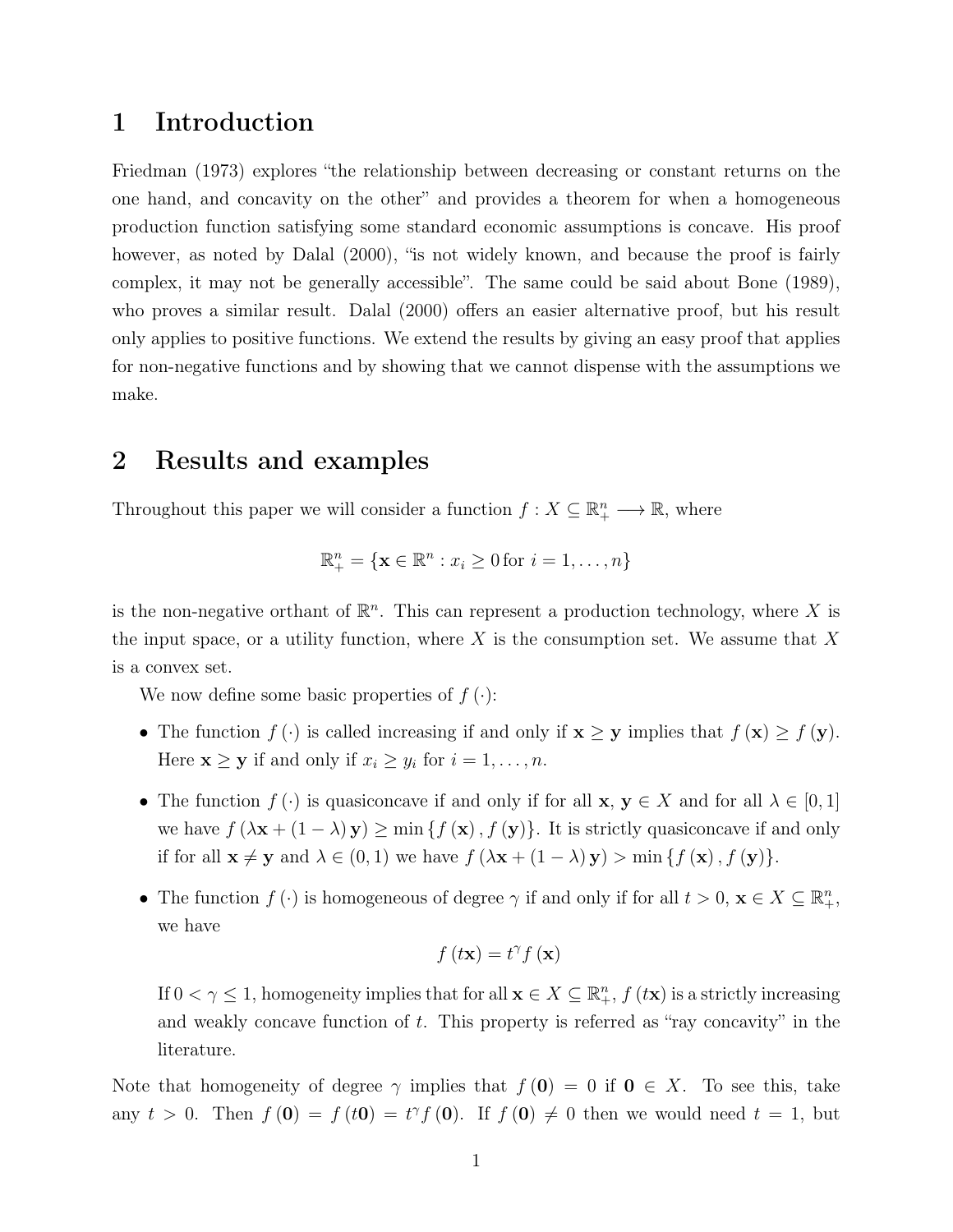t is arbitrary. Now, for any  $\mathbf{x} \in X \subseteq \mathbb{R}^n_+$  we have  $\mathbf{x} \geq \mathbf{0}$ . Since  $f(\cdot)$  is increasing, this implies that  $f(\mathbf{x}) \geq 0$ . Finally, homogeneity gives us homotheticity:  $f(\mathbf{x}) = f(\mathbf{y})$  implies  $f (t\mathbf{x}) = f (t\mathbf{y})$  for all  $t > 0$ ,  $\mathbf{x}, \mathbf{y} \in X \subseteq \mathbb{R}_{+}^{n}$ .

Now we can prove a useful theorem for increasing, homogeneous and quasiconcave functions.

**Theorem 1.** If  $f(\cdot)$  is quasiconcave, increasing and homogeneous of degree  $\gamma$  in **x**, where  $0 < \gamma \leq 1$ , then  $f(\cdot)$  is concave in **x**.

*Proof.* Consider two distinct vectors  $\mathbf{x}_1, \mathbf{x}_2 \in X \subseteq \mathbb{R}^n_+$  and define  $y_1^{\gamma} = f(\mathbf{x}_1)$  and  $y_2^{\gamma} = f(\mathbf{x}_2)$  $f(\mathbf{x_2})$ . If  $\lambda = 0$  or  $\lambda = 1$  then  $f(\lambda \mathbf{x_1} + (1 - \lambda) \mathbf{x_2}) = \lambda f(\mathbf{x_1}) + (1 - \lambda) f(\mathbf{x_2})$  trivially. Consider then  $\lambda \in (0,1)$ . We will analyze all possible cases.

**Case 1:**  $y_1 = y_2$ . We have

$$
f\left(\lambda\mathbf{x_1} + \left(1-\lambda\right)\mathbf{x_2}\right) \ge \min\left\{f\left(\mathbf{x_1}\right), f\left(\mathbf{x_2}\right)\right\} = y_1^{\gamma} = y_2^{\gamma} = \lambda f\left(\mathbf{x_1}\right) + \left(1-\lambda\right)f\left(\mathbf{x_2}\right)
$$

and the concavity definition is satisfied.

**Case 2:**  $y_1 \neq y_2$  and  $y_1 = 0$ . If  $y_1 = 0$  then we have  $f(\mathbf{x_1}) = 0$ ,  $f(\mathbf{x_2}) \neq 0$  and

 $f(\lambda \mathbf{x_1} + (1 - \lambda) \mathbf{x_2}) \ge f((1 - \lambda) \mathbf{x_2}) = (1 - \lambda)^{\gamma} f(\mathbf{x_2}) \ge (1 - \lambda) f(\mathbf{x_2}) = \lambda f(\mathbf{x_1}) + (1 - \lambda) f(\mathbf{x_2})$ 

where the first inequality follows from  $f(\cdot)$  increasing and the second follows because  $x^{\gamma} \geq x$ if  $x \in [0, 1]$  and  $0 < \gamma \leq 1$ .

**Case 3:**  $y_1 \neq 0$ ,  $y_2 \neq 0$  and  $y_1 \neq y_2$ .

This is the case proved by Dalal (2000). Following his proof we have

$$
f\left(\frac{\mathbf{x_1}}{y_1}\right) = f\left(\frac{\mathbf{x_2}}{y_2}\right) = 1
$$

by homogeneity. Then by quasiconcavity

$$
f\left(\lambda \frac{\mathbf{x_1}}{y_1} + (1 - \lambda) \frac{\mathbf{x_2}}{y_2}\right) \ge \min\left\{f\left(\frac{\mathbf{x_1}}{y_1}\right), f\left(\frac{\mathbf{x_2}}{y_2}\right)\right\} = 1
$$

Make  $\lambda = \frac{ty_1}{ty_1+(1-x_2)}$  $\frac{ty_1}{ty_1+(1-t)y_2}$  for  $t \in [0,1]$ . We have that  $\lambda \in [0,1]$  and substituting

$$
f\left(\frac{t\mathbf{x_1} + (1-t)\mathbf{x_2}}{ty_1 + (1-t)\,y_2}\right) \ge 1
$$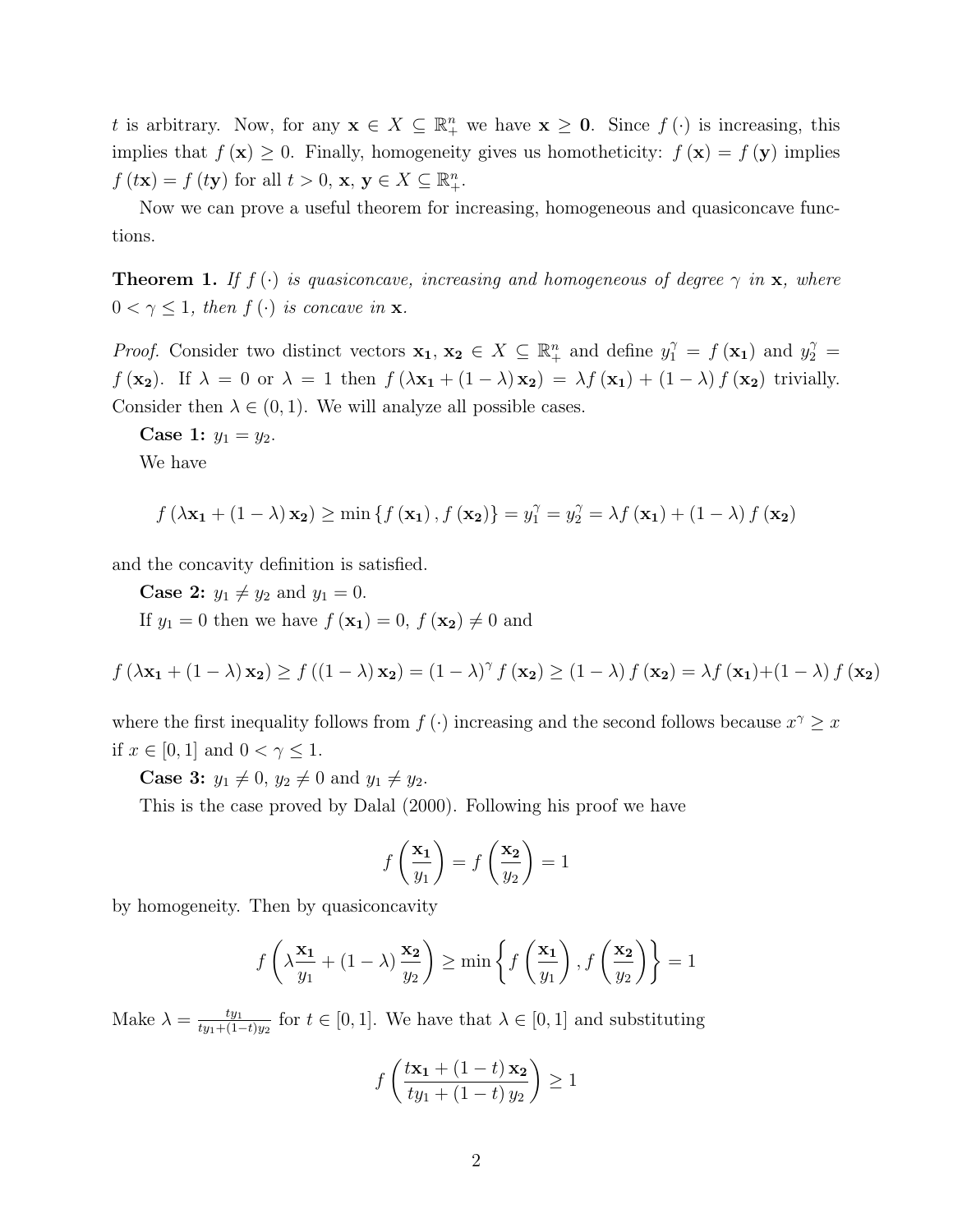and by homogeneity we get

$$
f(t\mathbf{x_1} + (1-t)\mathbf{x_2}) \ge (ty_1 + (1-t)\,y_2)^{\gamma}
$$

because  $(ty_1 + (1-t)y_2)^{\gamma} > 0$ . If  $0 < \gamma \le 1$  the function  $h(x) = x^{\gamma}$  is concave and we get  $(ty_1 + (1-t) y_2)^{\gamma} \geq ty_1^{\gamma} + (1-t) y_2^{\gamma}$  $2^{\gamma}$ . Then we conclude that

$$
f(t\mathbf{x_1} + (1-t)\mathbf{x_2}) \ge tf(\mathbf{x_1}) + (1-t)f(\mathbf{x_2})
$$

Now that all cases were considered and we can conclude that  $f(\cdot)$  is concave.  $\Box$ 

Friedman (1973) and Bone (1989) prove a result similar to Theorem 1 under the assumptions of "ray concavity" and "homotheticity". Their proof however is more involved. Note also that the proof provided by Dalal (2000) only covers Case 3. That is, it assumes that  $f(\mathbf{x}) > 0$  for all **x**.

We cannot get rid of the homogeneity assumption, as illustrated by Friedman (1973). Since concavity implies quasiconcavity, this is a necessary condition.

We now provide an example where  $f(\cdot)$  is not increasing and therefore Theorem 1 fails, even though all other conditions for it hold.

Fact 1. Consider the function

$$
f(x, z) = \begin{cases} z^{\gamma} & \text{if } x \ge z \\ 0 & \text{otherwise} \end{cases}
$$

where  $0 < \gamma \leq 1$ ,  $x \in \mathbb{R}_+$  and  $z \in \mathbb{R}_+$ . This function is homogeneous of degree  $\gamma$  and quasiconcave. However it is not increasing, not concave and not strictly quasiconcave.

*Proof.* It is easy to check that this function is homogeneous of degree  $\gamma$ . Take  $t > 0$ . Then

$$
f(tx, tz) = \begin{cases} t^{\gamma}z^{\gamma} & \text{if } tx \ge tz \\ 0 & \text{otherwise} \end{cases} = t^{\gamma} \begin{cases} z^{\gamma} & \text{if } x \ge z \\ 0 & \text{otherwise} \end{cases} = t^{\gamma}f(x, z)
$$

We need to check that  $f(\cdot)$  is quasiconcave. Let  $U_c = \{(x, z) \in \mathbb{R}^2_+ : f(x, z) \ge c\}$  be the upper contour set for  $c \geq 0$ . Note that  $U_0 = \mathbb{R}^2_+$  is a convex set. Now consider  $c > 0$ . Then  $(x, z) \in U_c \iff f(x, z) \geq c \iff z^{\gamma} \geq c \land x \geq z$ . Thus

$$
U_c = \left\{ (x, z) \in \mathbb{R}_+^2 : z \ge c^{\frac{1}{\gamma}} \right\} \cap \left\{ (x, z) \in \mathbb{R}_+^2 : x \ge z \right\}
$$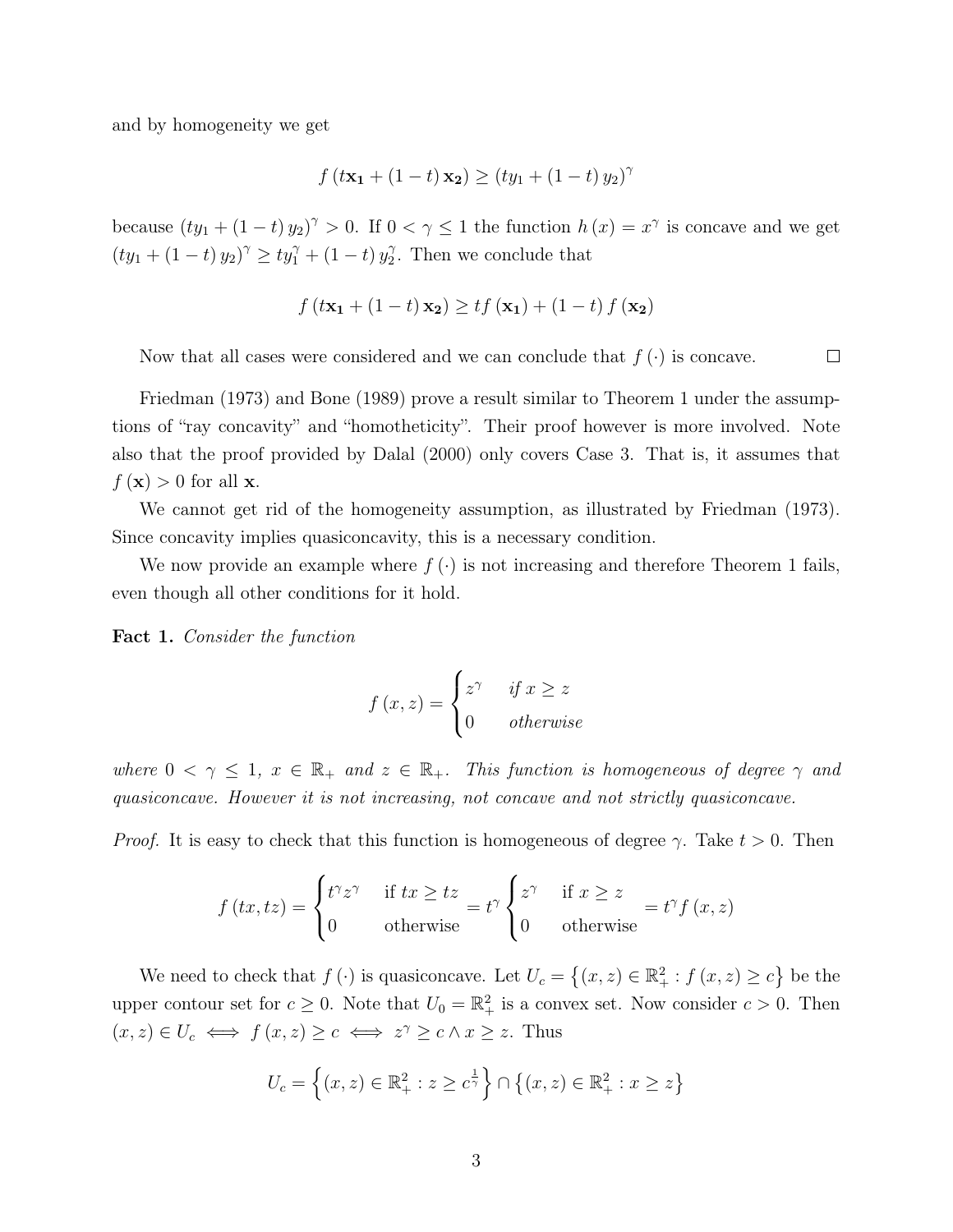is the intersection of two convex sets and therefore it is convex. Note that  $U_c$  is not strictly convex. Then  $f(x, z)$  is quasiconcave but not strictly quasiconcave.

Now take any  $x_1 > z_1 > 0$  and let  $(x_2, z_2) = (x_1, x_1 + \epsilon)$  for any  $\epsilon > 0$ . Then  $(x_2, z_2) \ge$  $(x_1, z_1)$  but  $f(x_2, z_2) = 0 < z_1^{\gamma} = f(x_1, z_1)$ . Then the function is not increasing.

Finally we show that  $f(\cdot)$  is not continuous. Let  $x > 0$  and note that  $f(x, x + \frac{1}{n})$  $\frac{1}{n}$  = 0 for all  $n \in \mathbb{N}^*$ , but  $f(x, x) = x^{\gamma} > 0$ . Since  $f(\cdot)$  is not continuous, it is not concave.  $\Box$ 

Note that this example also shows that the conditions imposed by Theorem 1 are not enough to secure strict concavity, even when  $\gamma$  < 1. We provide a more economically appealing example of this fact.

Let  $g(\mathbf{x}) = \min\{x_1, x_2\}$ . It is well known that this function is increasing, concave but not strictly quasiconcave. Now consider the function  $h(x) = x^{\gamma}$  for  $\gamma \in (0,1)$ . The function  $h(x)$  is strictly increasing and strictly concave. Define now

$$
f(\mathbf{x}) = h(g(\mathbf{x})) = (\min\{x_1, x_2\})^{\gamma}
$$

Since  $h(x)$  is strictly monotone, the upper contour sets of  $f(x)$  are exactly the same upper contour sets of  $g(\mathbf{x})$ . Then  $f(\mathbf{x})$  is increasing, concave but not strictly quasiconcave. However it is homogeneous of degree  $\gamma \in (0,1)$  and quasiconcave in x. Thus we cannot get strict concavity using only the conditions imposed in Theorem 1.

The problem is that strict concavity implies strict quasiconcavity. However the conditions of Theorem 1 do not guarantee the strict quasiconcavity of  $f(\cdot)$ . If we have this additional requirement, as in Friedman (1973), we can easily get strict concavity.

**Theorem 2.** If  $f(\cdot)$  is strictly quasiconcave, increasing and homogeneous of degree  $\gamma$  in  $\mathbf{x}$ , where  $0 < \gamma < 1$ , then  $f(\cdot)$  is strictly concave in **x**.

*Proof.* Consider two distinct vectors  $\mathbf{x}_1$ ,  $\mathbf{x}_2$  and define  $y_1^{\gamma} = f(\mathbf{x}_1)$  and  $y_2^{\gamma} = f(\mathbf{x}_2)$ . Let  $\lambda \in (0, 1)$ . We again consider all possible cases.

Case 1:  $y_1 = y_2$ .

We have

$$
f(\lambda \mathbf{x_1} + (1 - \lambda) \mathbf{x_2}) > \min \{ f(\mathbf{x_1}), f(\mathbf{x_2}) \} = \lambda f(\mathbf{x_1}) + (1 - \lambda) f(\mathbf{x_2})
$$

by strict quasiconcavity.

**Case 2:**  $y_1 \neq y_2$  and  $y_1 = 0$ .

As shown in the proof of Theorem 1 we have

$$
f(\lambda \mathbf{x_1} + (1 - \lambda) \mathbf{x_2}) \ge f((1 - \lambda) \mathbf{x_2}) = (1 - \lambda)^{\gamma} f(\mathbf{x_2}) > (1 - \lambda) f(\mathbf{x_2}) = \lambda f(\mathbf{x_1}) + (1 - \lambda) f(\mathbf{x_2})
$$